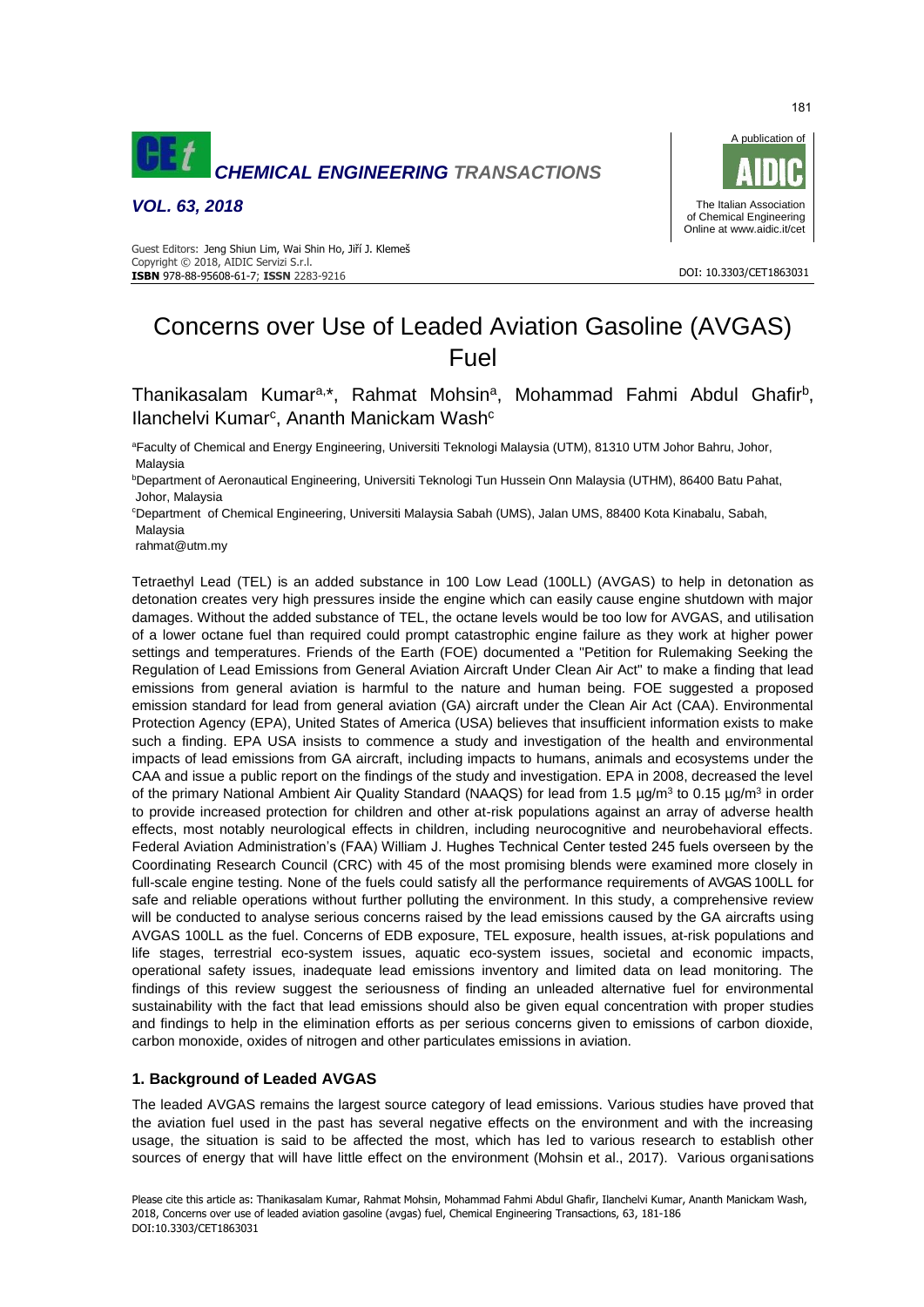have carried out studies to establish other sources of energy that have less effect on the environment and do not affect the craft (Mohsin et al., 2017). The studies have pointed that the jet fuel has other implication on the environment other than the carbon dioxide emitted (Mohsin et al., 2017). Fuels used in commercial airplanes, military and turbine engine powered airplanes do not have lead. Most piston engine aircraft are classified as either GA or air taxi (AT). These two categories are used in a variety of applications because they have several types of aircrafts and engine models. In fuel for piston engine aircrafts, the lead is added to form a TEL, a lead additive that boosts the octane rating. This also prevents engine knock and prevents recession of the valve seat. The end result is the prevention of compression loss for engines that have no hardened valves. The two main types of leaded AVGAS are 100 Octane, with up to 1.12 g of lead per litre, and 100 Octane Low Lead (100LL), which has up to 0.56 g of lead per litre. Of the two types, the low lead AVGAS (100LL) is the most commonly used fuel. The supply and use of 100 Octane has currently reduced significantly in the US as the 100LL with 0.56 g per litre is used to characterise the available lead from AVGAS (GAMA, 2008). Statistics show that there have been approximately 53 billion litres of leaded AVGAS consumed in the US from 1970 to 2007. Assuming this fuel is 100LL only, the amount of lead emitted to the air amounts to approximately 34,000 t (EPA, 2010). On the basis of the potential impacts resulting from extended use of the leaded AVGAS, the old facilities are expected to have a legacy of lead. The mostly affected would be those that supported commercial and military aircrafts using 100 Octane fuel. The Department of Transportation provides information on the volumes of the leaded AVGAS consumed in the United States. The EPA has since before relied on the data from the EIA to compute national lead inventories from consumption of leaded aviation fuels. According to the Department of Environment (DOE), USA, the volume of leaded AVGAS supplied over the past years approximates from 1.23 billion litres in 1999 to 8.90 million litres in 2008. Using the concentration of 0.56 g of lead per litre for 100LL, the amount of lead supplied in AVGAS during this period ranges from 762 t to 550 t, a 28 % decrease over the period (EPA, 2010). This notable decrease results from the decreased activity of the piston engine aircraft during the period, and not due to use of unleaded fuels. There are currently more than 235,000 piston-engine aircrafts worldwide that continue to use the leaded AVGAS and about 2000 new pistonengine aircrafts requiring leaded AVGAS are manufactured annually. A slight growth in general aviation is expected by 2025.

## **2. Concerns on Physical and chemical properties of Lead emitted by Aviation fuels**

#### **2.1 Physical and chemical properties of Lead**

In combustion of AVGAS, the lead is oxidised to produce lead oxide. If there is no lead scavenger in the fuel, the lead oxide can accumulate on the valves and the spark plugs. These deposits of lead oxide on the engine component can damage. EDB is the scavenger and reacts with the oxide of lead to convert it to brominated lead oxybromides (EPA, 2002). These two halogen forms of lead are volatile at high temperatures experienced under conditions of combustion. They are therefore exhausted from the engine together with other by products of combustion. When cooled to ambient temperatures, the lead brominated compounds converts to particles. Ammonium salts of lead halides are also emitted. Upon cooling and mixing with air, the lead halides undergo compositional changes and their solubility with water increases as the mean particle size reduces (EPA, 2010). Tests from motor vehicle exhaust using leaded gasoline have shown considerable portions of incompletely combusted alkyl lead and are likely to be present in the exhausts from piston engine aircraft (EPA, 2010). Alky lead represents the organic compounds of lead which include tetra-methyl lead and tetraethyl lead. Tetraethyl lead has higher volatility and therefore its fraction in the fuel partitions in to the vapor phase. It can enter into the atmosphere from the distribution systems of AVGAS, refueling operations, pre-flight procedures and evaporative losses from the aircraft (EPA, 2002). The atmospheric resident time of tetraethyl lead ranges from few hours to few days. With hydroxyl radical, tetraethyl lead reacts in the gas phase producing ionic Trialkyl lead, diakyl lead and metallic lead. Trialkyl lead reacts slowly with the hydroxyl radical and as a result, it is quite persistent in the atmosphere. Piston engine aircrafts emit particles with submicron size-with a diameter of less than one micron. According to Swiss FOCA (2007), the mean size of the particles emitted by one single engine piston aircraft is between 0.049 and 0.108 microns, under different conditions of power. The particle number concentration is approximately 8.6  $\times$  10<sup>6</sup> particles per cm<sup>3</sup>. Using a specific density for soot as 1.2, the study estimated the mass concentration of the particle emissions to be about 100,000  $\mu$ g/m<sup>3</sup> (FOCA, 2007). According to this study, the particulate emissions observed compare to those from typical diesel engine without a particle filter. Lead particles in the submicron size are deposited and retained in the lower respiratory system of humans and animals and is totally absorbed. Because of this small size, lead bearing particles from piston engines disperse widely in the environment. The particles emitted during ground based operations such as starting, pre-flight run up checks and take-off, deposit to the local surrounding (EPA, 2010). The rates of this local deposition are influenced by factors such as wind speed, rainfall, convection and air humidity. Many of the airports in the US have experienced piston engine operations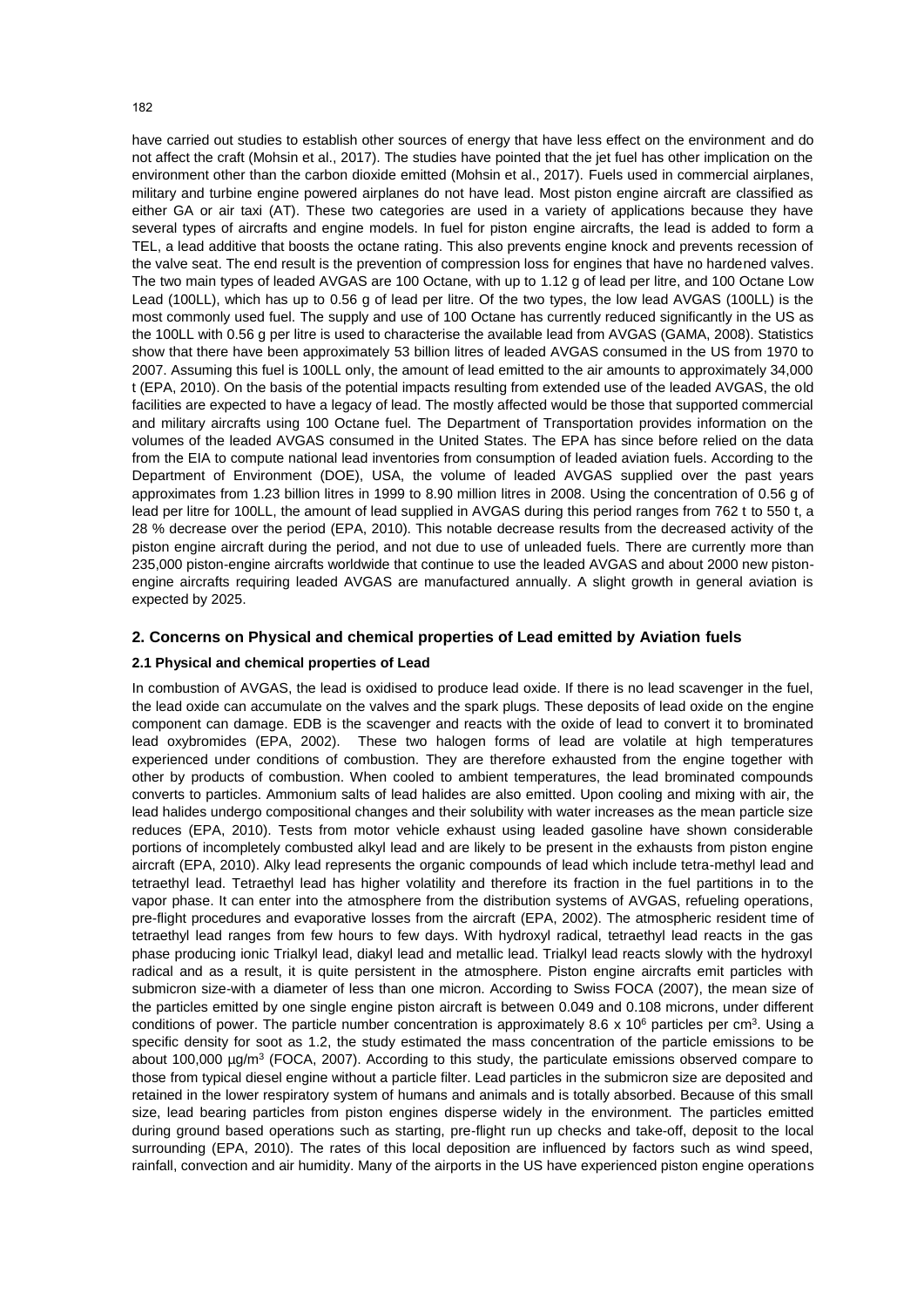for many years, including when the lead concentrations in AVGAS were double the current. This raise concerns on the effects of this on the population communities around those places.

## **2.2 Concerns on Ethylene Dibromide (EDB) Exposure**

EDB is added to the leaded AVAGS as a scavenger of lead, so that lead oxide is not deposited on the valves and spark plugs. EDB emission is a major concern to EPA and is classified as likely to be carcinogenic to humans. Numerous cases of non-cancer effects have been identified in humans and animals exposed to EDB through ingestion and inhalation. The agency has developed an inhalation reference levels, ingestion dose and a cancer unit risk estimation for inhalation and ingestion of EDB (EPA, 2010). The National Toxicology program in its 2005 carcinogens report listed EDB as "reasonably anticipated to be a human carcinogen". The International Agency for Research on Cancer classifies ethylene bromide as a Group 2A carcinogen. This is interpreted as probably carcinogenic to humans (NTP, 2003). In dosing the fuel with lead, the EDB is added to obtain a lead to bromine atom ration of 1 : 2, and a bromide to lead weight ratio of 1 : 2 (Thomas et al, 1997). In leaded AVGAS, ethylene bromide concentration is less than 1.06 mm per litre. These concentrations were measured in the exhaust and evaporative emissions from light duty vehicles using leaded fuel which had ethylene bromide. It is therefore anticipated that piston engine aircrafts are the sources of ethylene to the air. There have been no measurements of ethylene bromide that would help in estimating the exhaust and evaporative emissions from these piston engines (EPA, 2010). Without these measurements, it is also not possible to estimate the emissions associated with the pre-flight operations. In addition to ambient air concerns discussed above, ethylene bromide may penetrate to underground aquifers through leaking storage tanks and oil spills. Research has shown that ethylene bromide may stay for long time in some underground water environments (EPA, 2008). EDB exposure from ingestion and inhalation is therefore an ongoing concern for EPA. A reduction in the using leaded AVGAS containing EDB may reduce exposure and public health risk.

#### **2.3 Concerns on Tetraethyl Lead Exposure**

Tetraethyl lead has been noted as a very volatile component of leaded AVGAS. Due to this volatility, the largest source of its exposure is from the evaporative emissions associated with fuel production, distribution, refuelling of airplanes, pre-flight fuel checks, fuel spills and venting of fuel tank (EPA, 2008). Pilots inspect fuel for contamination by draining a small volume of the fuel from each fuel sump prior to flight and after refuelling. After the check, this fuel is frequently deposited on the tarmac, and the EPA is interested on the data from this practice. When in the atmosphere, alkyl lead is oxidised by direct photolysis, ozone reaction and by reacting with hydroxyl compounds. Depending on the ambient conditions, the alkyl lead may prevail in the atmosphere from few hours to days (EPA, 2002). Among those highly exposed to alkyl lead includes aviation fuel attendants, pilots and aircraft mechanics. These groups are at a higher risk because of inhalation and possible skin contacts. Inhaled alkyl lead is absorbed into the blood stream at a higher rate than the organic lead compounds which are particulate in nature. The PBT National Action Plan for alkyl lead notes that aviation attendants and mechanics are exposed to alkyl lead emissions due to inhalation of the alky lead compounds released to the air during fuelling, evaporative emissions from fuel spills, or through evaporative emissions from remaining fuel in the engine or storage tanks (EPA, 2002). The groups are also at risk of exposure to alkyl lead through dermal exposure.

## **3. Environmental Concerns on Lead**

#### **3.1 Health concerns**

Lead has no known biological function in the body. It has been shown to have deleterious effects on multiple organs through wide mechanisms of action. These health effects include biosynthesis and related functions, neurological development and function, kidney function, reproduction systems, cardiovascular and immune function. There has been also and evidence of lead carcinogenicity, initially from animal studies. In the US, EPA has listed Lead under the current EPA guidelines as a possible human carcinogen based on the available data. According to the International Agency for Research on Cancer, inorganic lead is classified as human carcinogen. Blood lead levels of lead in the range of 10 µg have significant effects in children and adults (EPA, 2010). These include neurological, hematological and immune effects for children. In adults, they include hematological, cardiovascular and renal effects. The neurotoxic effects in children and the cardiovascular effects in adults are well substantiated as occurring at blood lead levels in the range of 5 - 10 µg/L. These effects are clearly of greatest public health concern. The regulatory agency notes that there is no lead exposure level that is not being associated with some risk of damaging health risks. Although adults are more susceptible to the effects of lead exposure at lower lead concentrations, there is a general consensus that the developing nervous system of children is the most sensitive. Since the late 1970s, blood lead levels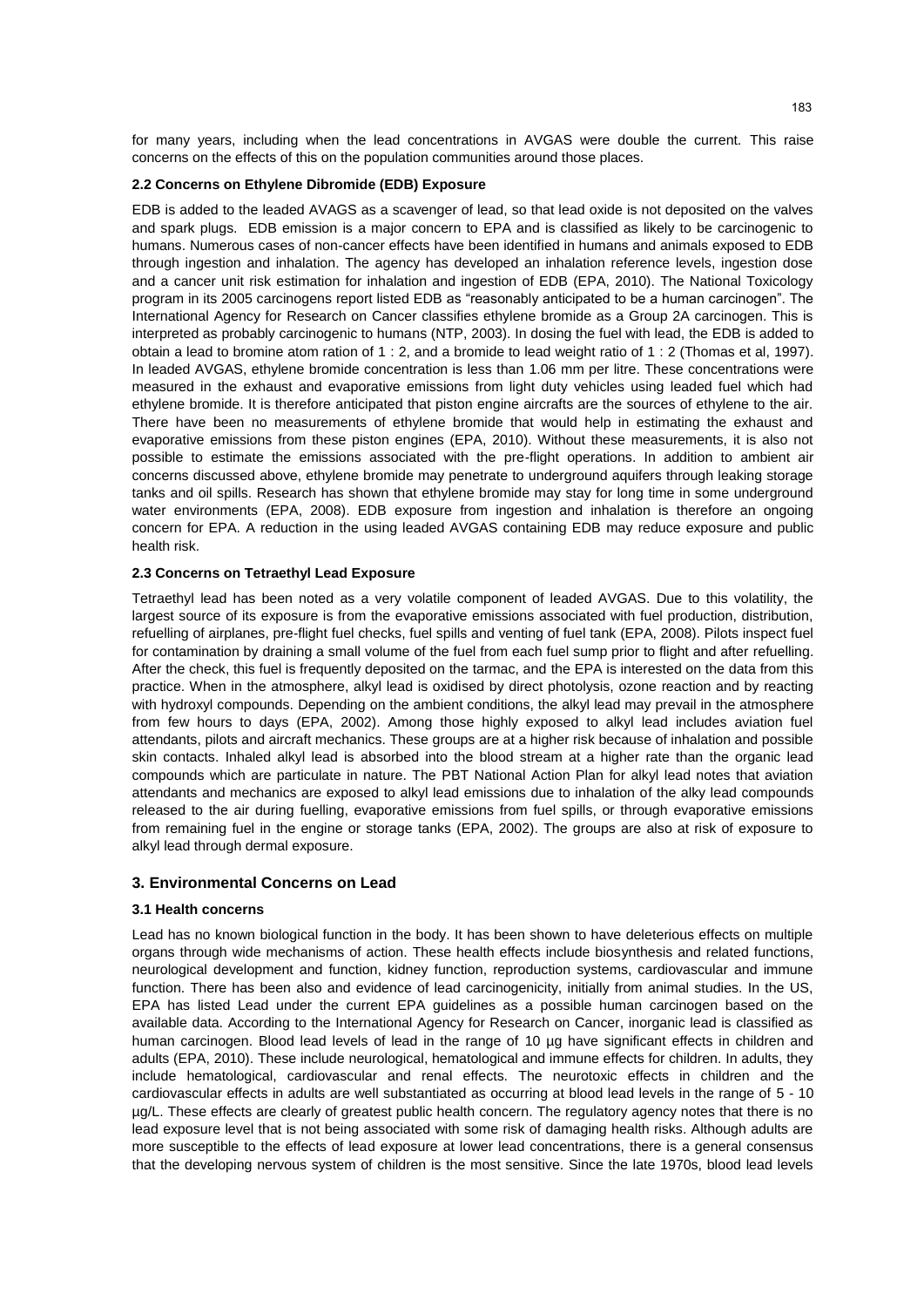among the children in the US have decreased significantly (EPA, 2002). Lead neurotoxicity during childhood manifests inform of sensory, motor, cognitive and behavioural impacts. Several studies have reported similar impacts in children with blood lead levels lower than 10 µg/L. Lead exposures have also been reported to bring about decreased intelligent test results (such as IQ score) and reduced academic performance, measured by class ranking and graduation rates (EPA, 2010). There are other cognitive concerns in children observed in studies and include decreased attention, executive functions, memory, language, learning and visual-spatial processing. The executive function and attention effects are associated with exposures of lead below 10 µg/L. The irreversibility of these effects can cause damage without adequate repair offsets or of the lead persistence in the body. This may also lead to long term consequences over lifetime.

#### **3.2 At-Risk Populations and Life stages**

People who are at a potential risk from exposure to pollutants are those with higher susceptibility and vulnerability. Those are the individuals with a higher likelihood of a serious outcome given a specific exposure compared with general population. The susceptibility or vulnerability could be as a result of many factors such as genetic, life stages, gender differences, or pre-existing diseases (IARC, 2006). The vulnerability could also result from socio-economic factors such as lack of access to health care or poor nutrition. The population could also be at elevated exposure levels. Life stages, according to EPA refers to a distinct bracket of tine during an individual's life, that is characterised by a unique and relatively stable behavioural characteristic associated with growth and development. Behavioural, physiological and demographic factors significantly contribute to the increased risk of health effects related to lead exposure. Young children are therefore at increased risk of lead related health effects. Lead content in the AVGAS therefore threatens the life of children, as the period of maximum exposure is considered to be around 18 - 27 months. Lead exposure therefore continues to toxic to children as they reach school going age (EPA, 2005). There are demographic factors that raise concerns of lead related effects in children. Such include poverty, residential location and race (EPA, 2006). Living in the regions of elevated exposure, socio-economic factors as well as low socioeconomic status contributes to high blood lead concentrations and increases the risks of health effects from air related lead.

#### **3.3 Terrestrial Eco-System concerns**

Lead from aircraft exhausts is removed from the atmosphere and is deposited on the terrestrial surfaces through wet or dry deposition. When deposited on the soil, the lead forms stable phase compounds, precipitates or mixes with organic matter. Terrestrial ecosystems therefore form primary sinks for lead. The quantities of lead retained on the soil depend on the type of the forest, climate and litter cycling. The migration and distribution of lead while in the soil is controlled by many factors such as the soil pH, litter composition and precipitation which govern the rate at which lead binds to soil organic matter (EPA, 2010). In the environment, forms of lead vary widely in their capability to adversely impact the ecosystems and organisms. The forms of lead in ambient air are mostly insoluble in water and will not leach easily to the underground water. The leaching may still take place in acidic conditions, with extremely high concentrations of lead, or in presence of organic soluble matter, or high chloride concentrations that form relatively soluble complexes with lead. Lead is taken up by plants through their foliage and root system. The rate at which plants uptake of lead is depended on the plant, conditions of the soil and the form of lead. The lead in most plants is stored in the roots, with very little stored in the leaves or fruits. It has been observed that surface deposition of lead on the plants contributes significantly to the total lead in or on the plant. Lead deposited from the atmosphere also contributes to the lead in vegetation. Lead in vegetation is a concern to wildlife (EPA, 2007). The wildlife is exposed to this lead through silage and grass, or in surface soils through accidental ingestion of soil during grazing. The deposition of lead from AVGAS into the forest soils has produced a legacy of slow moving lead which remains bound to organic materials, despite the efforts to reduce the amounts of lead in the fuels. Although the current level of lead in the soil varies from soil to soil and with the source of lead, concentrations of lead in all the ecosystems exceed the natural background levels (EPA, 2010). In areas that experience point sources of air lead, its concentration in the soil highly exceeds the natural background levels, and such concentrations are considered dangerous to laboratory organisms (ICF International and T&B Systems, 2010).

## **3.4 Aquatic Eco-System concerns**

Lead released from AVGAS exhaust enters the aquatic ecosystems through deposition, erosion and runoff of soils containing lead. A considerable amount of lead remains bound to suspended particles in the water and settles eventually into the substrate. Through ingestion of food and water, lead can accumulate in the tissues of aquatic organisms. If tissue levels of lead in the organisms are significantly high, it results to adverse effects on the organisms. Reduction in the pH favors bioavailability and bioaccumulation. Excess lead toxicity in fish is signified by production of excess mucus, anemia, lordosis, dark dorsal tail, destruction of spinal neurons,

184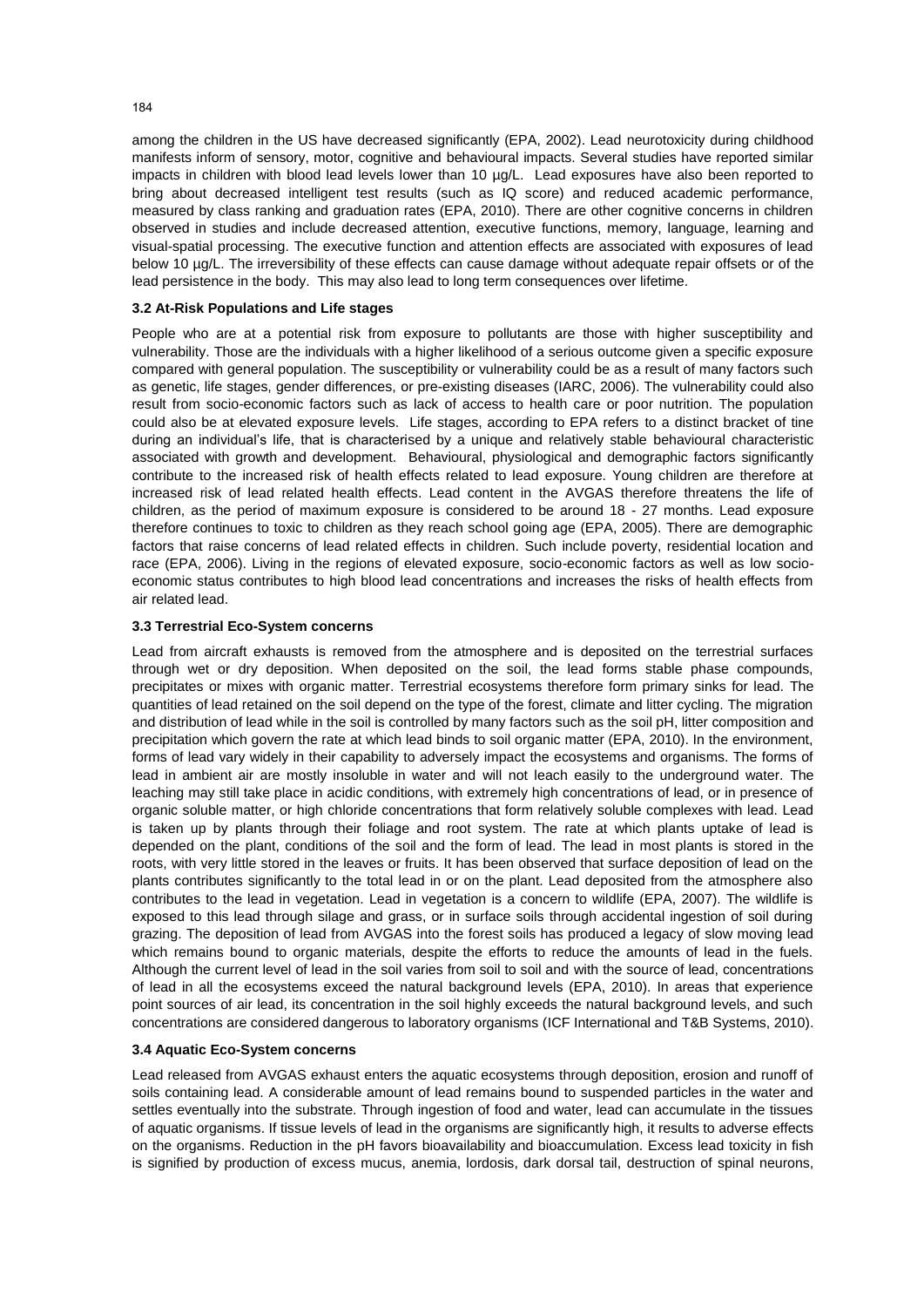and degeneration of the caudal fin, among others. The length of lead exposure has been shown to determine the toxicity in fish. In aquatic systems, lead exists in numerous forms and under numerous physical and chemical parameters. These parameters determine the capacity of the lead to cause serious effects from the dissolved lead or sediment form of lead. The levels of lead in water vary greatly based on the source of lead. Dissolved lead may be unlikely to threaten ecosystems that are not directly influenced by point sources but there is no clear evidence regarding the lead in sediment (EPA, 2010). Deep research and development (R&D), are required in biotechnology, plant agronomy and precision agriculture techniques that build up towards unleaded fuel or biofuel (Mohsin et al., 2017). These R&D and technology breakthroughs still have a long way in making industry that many countries including Malaysia needs to cope up with (Mohsin et al., 2017).

# **4. Societal and Economic Concerns**

General Aviation (GA) serves some of most crucial needs of the public. It contributes the country's economy by creating output, employment and income that would otherwise not be there. Purchases of new aircrafts are some of the direct impacts that multiply and trigger transactions and create employment in the country's economy (EPA, 2007). This may come in the form of material purchases, electronics and many other parts that are required in the operation of the airplane. There are also indirect benefits that arise as the GA supports other facets of the economy. These include small businesses, tourism and rural economies. If the environmental protection agency makes an attempt related to lead emission, it will have a direct impact on the GA. There is a major concern that if transition to unleaded 100LL is done without proper considerations on the safety and economic impact, it could affect the viability and long-term health of the GA (EPA, 2007). Engine and aircraft manufacturers in the aviation industry are currently conducting a fleet wide evaluation to determine the effects of transitioning to currently available low Octane unleaded aviation fuels. According to initial findings, after an analysis of 72.25 of the FAA type of the certified active fleet of piston engine aircraft, a close to 57,000 aircrafts would not be able to use the lower Octane unleaded AVGAS (FAA, 2009). This number is approximately 34 % of the total fleet including most twin-engine aircrafts. Some of the airplane and their engines can be altered to use the lower-lead AVGAS but this would lead to loss of horse power or in others, some degree of engine replacement. A large percentage of these airplanes operate in commercial service and have high utilisation. Those which are not able to operate on the lower octane unleaded fuel forms the highest proportion of the total flight hours in GA (FAA, 2009). This directly translates to a significant economic impact on the GA and other sectors related to it.

## **5. Operational Safety Concerns**

Unleaded replacements for 100LL have not demonstrated to meet the safety and operational requirements of the whole fleet. Unlike in the automobile industry, transition from leaded fuels has performance issues that have serious consequences for the both pilots and passengers. The people below the flight paths are faced with the risks from potential accidents caused by poor performance of aircraft (EPA, 2007). There have been efforts to create an unleaded high octane AVGAS that maintains the necessary properties for the safe operation of the aircraft engines. As mentioned in the previous section, TEL is a compound of lead that improves octane. High octane reduces the tendency of the gasoline to ignite suddenly and instantaneously from compression, during the combustion stroke of the engine. Sustained detonation (also called knocking) may lead to catastrophic failure of the engine. The amount of horse power of a high performance aircraft engine is directly proportional to the octane level it requires to operate safely (EPA, 2007). Engine construction is done using alloys that are chosen for durability and synergistic relationship with lubricating properties of lead. There arise concerns of engine wear and maintenance if the fuel is not leaded. Increased maintenance of the engine is costly and brings about safety concerns from the increased potential for engine failure. ASTM D910 provides current specification of AVGAS, defining acceptable limits for several physical and performance properties required for AVGAS. These specifications ensure safe operation over a wide range of high demanding conditions. The TEL and high octane specified in the standard is a safety concern that has to be addressed when developing an unleaded alternative to 100LL (ASTM, 2007).

# **6. Conclusion**

EPA has acknowledged that its database for ambient lead concentrations at the airports is severely limited. This research should be intensive and should include survey on landing and take-off operations, hourly data collection on piston-engine aircraft operations, and information on static sources in a radius of 20 km around the airport. Although more data is expected from the ongoing air quality modelling efforts, there is currently limited data and modelling available to EPA. This makes it difficult to measure the lead emissions, and the